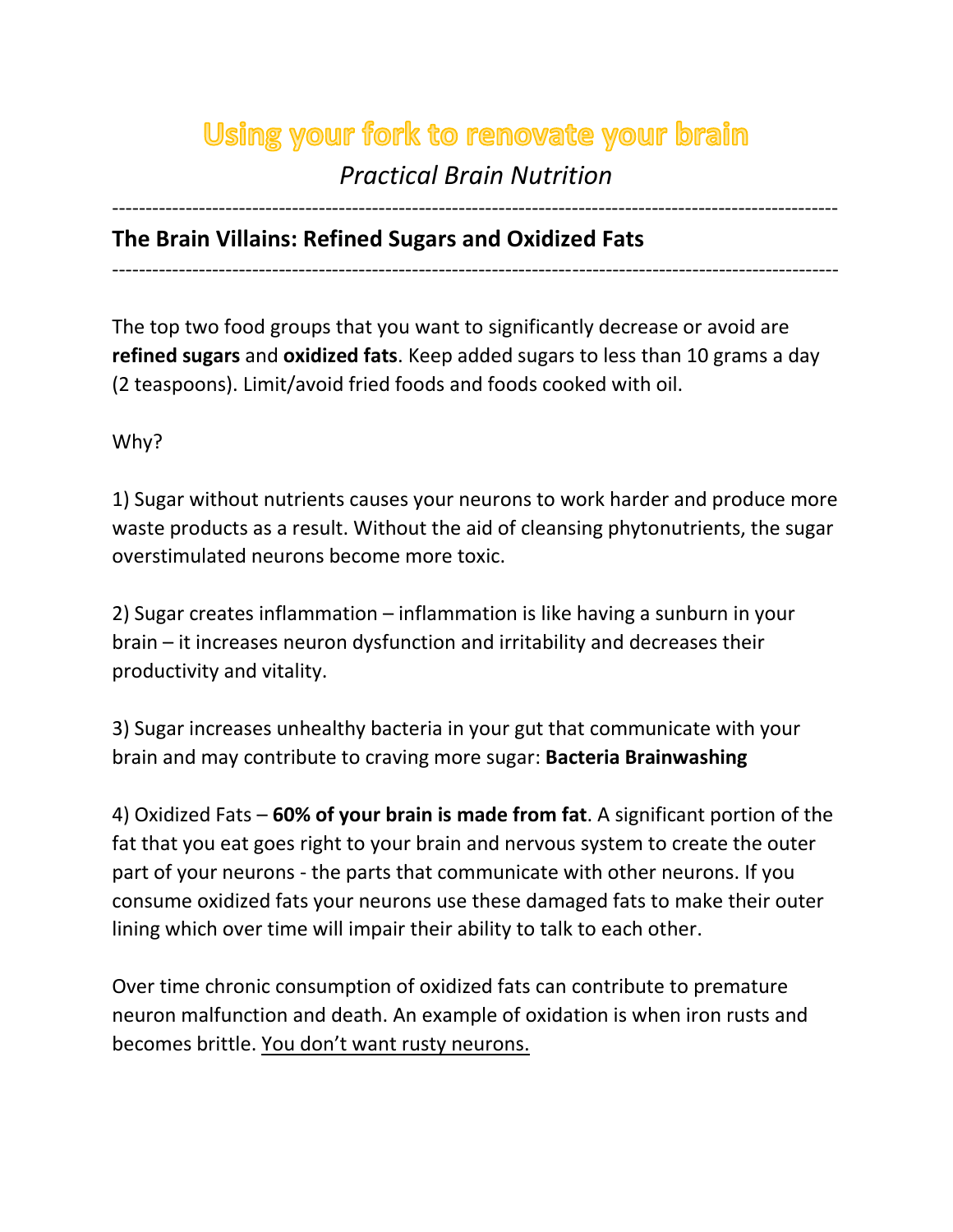5) Limit eating the black parts of grilled/fried/baked goods. Those toasty parts may have a seductive flavor, but they can wreak havoc on your nervous system. They can damage neurons and the blood vessels that support them. Over time the toxic chemicals that these types of foods contain can downgrade your brain's overall functionality.

By limiting or eliminating these problem foods your brain will work faster, better, and smarter.

------------------------------------------------------------------------------------------------------------

# **The Brain Heroes: Fruits, Vegetables, Healthy Fats**

------------------------------------------------------------------------------------------------------------

BRAIN FRUITS **-All Berries -Cherries -Red and Black Grapes -Red and Black Plums -Pomegranate seeds (or 2oz of 100% juice)**

These fruits have been shown to promote BDNF and other helpful compounds that act like brain fertilizer and stimulate your brain to grow and enhance its ability to make new connections. They also contain powerful phytochemicals called polyphenols that provide broad-spectrum benefits to your brain.

#### BRAIN VEGGIES

Cruciferous vegetables: **-#1 Broccoli sprouts -Broccoli -Cauliflower -Baby bok choy -Cabbages -Radishes -Kale -Arugula**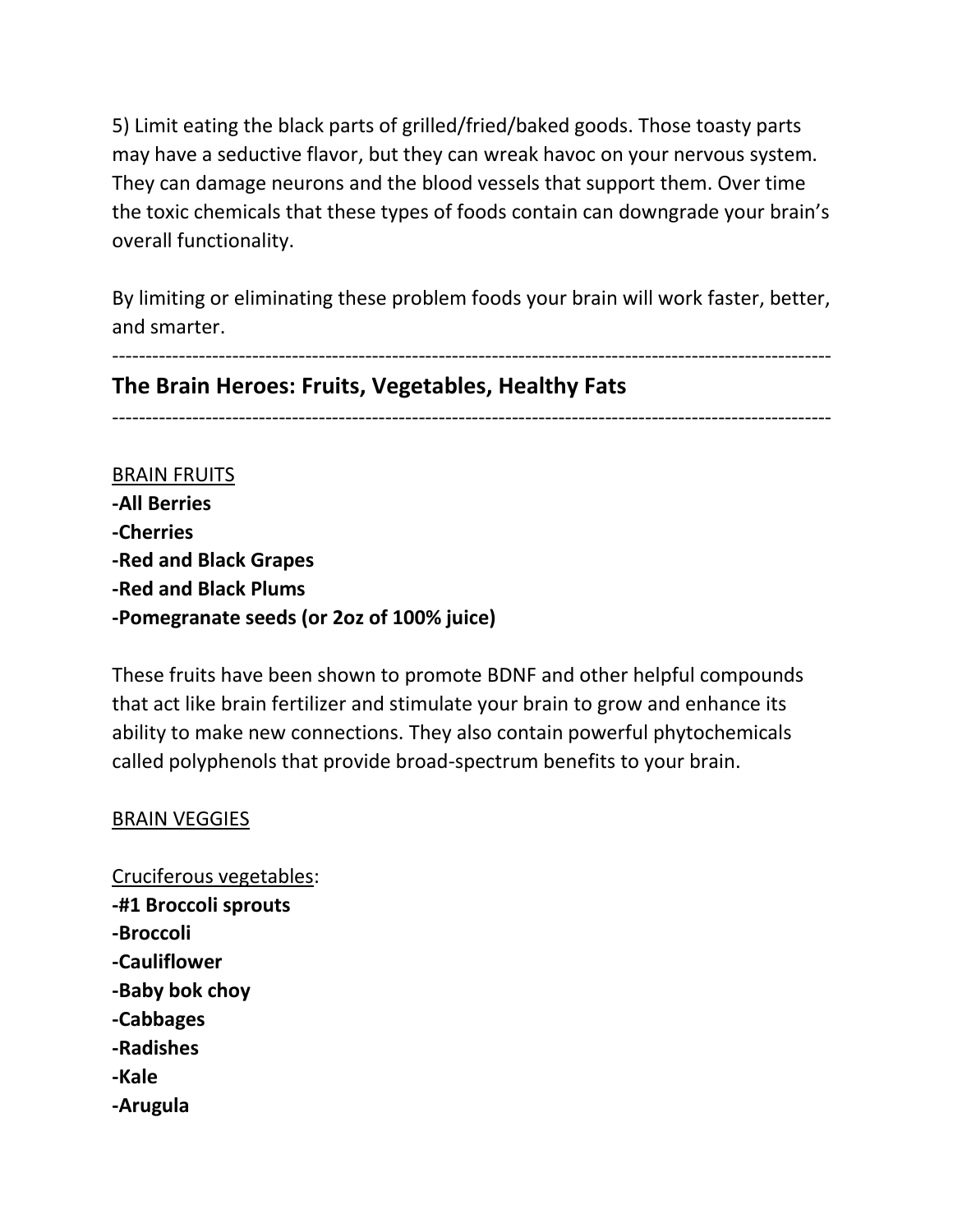Cruciferous vegetables help your brain to detox and grow. They also help your liver detoxify many potential toxins that could injure your nervous system and help your body balance its estrogen which is important for both women and men and has a significant impact on brain function.

Cruciferous vegetables are most likely the most powerful foods to build a stronger and smarter immune system. They lower your risk of cancer more than any other food group (mushrooms and the onion family run closely behind).

Recently, new discoveries in neuroscience have demonstrated deeper communication links between your brain and your immune system than was previously thought. A healthy immune system = a stronger brain.

Lastly, cruciferous vegetables provide powerful sulfur compounds that help your neurons insulate themselves so that they can increase the rate that they communicate with each other up to 100X faster than without the insulation.

Green leafy vegetables: **-Spring mix greens, -All types of lettuces -Romaine lettuce -Arugula -Power greens**

Green leafy vegetables are the most densely nutritious foods on the planet. No diet or diet guru can refute that statement. All healthy diets recommend green leafy vegetables as the basis of what we should eat.

Greens help your brain detox and help it make powerful chemical messengers called neurotransmitters like serotonin and dopamine which can balance your emotions, improve your attention, and promote overall well-being.

Greens are densely packed with broad-spectrum phytonutrients and give your nervous system highly absorbable and usable folate. Most B-complex vitamins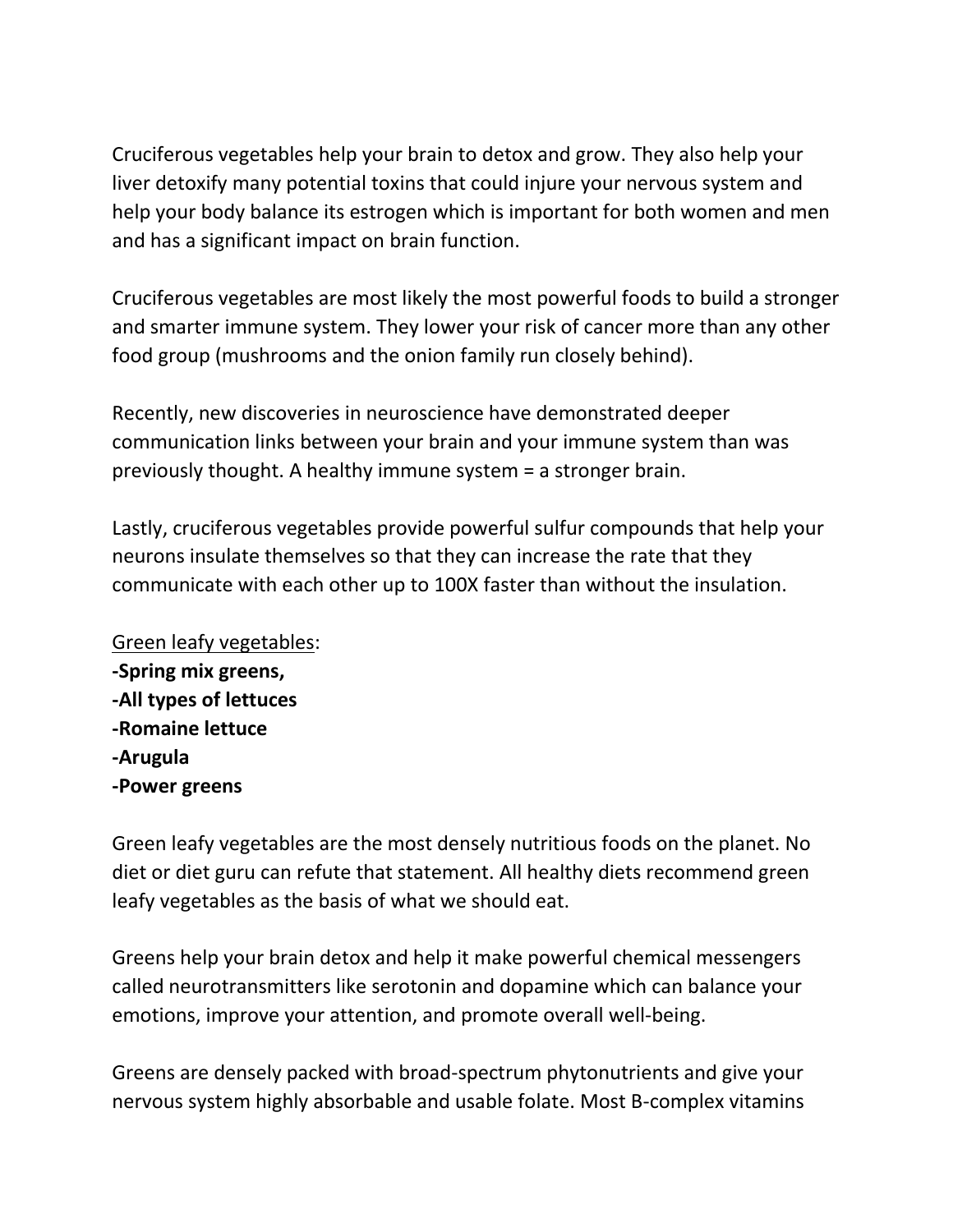contain synthetic folic acid which then needs to be converted to folate by your liver. Some scientific studies have evidence that chronic use of synthetic folic acid may increase the rate of certain types of cancer. Whole foods like greens do not contain folic acid but contain its reduced form, folate, which is a powerful cancer protector and helps create the building blocks for optimized neurotransmitter production and enhances the detoxification mechanisms in the brain.

#### HEALTHY BRAIN FATS

Raw nuts and seeds**: -Walnuts -Almonds -Pistachios -Chia/hemp/flax/sesame seeds -Avocados -Whole coconut**

These healthy fats help neurons "talk" to each other better. They help create more myelin which is a mixture of proteins and fats that create an insulating sheath around many of your nerve fibers. This insulation helps many of your neurons send electrical messages to each other at max speeds (similar to how electronic wires have insulation around them so they conduct electricity faster).

If you want to upgrade your brain's processing speeds stop eating fats cooked at high temperatures and refined sugar and eat the above. Over time your brain will thank you by improving your mood, increasing your verbal fluency, enhancing your processing speeds, and a lot more.

-------------------------------------------------------------------------------------------------------------

# **Dr. Fuhrman's Nutritarian Diet Style – The Basics**

*For more detailed information about the Nutritarian diet style I recommend reading his New York Times Best-Selling book: Eat to Live.*

-------------------------------------------------------------------------------------------------------------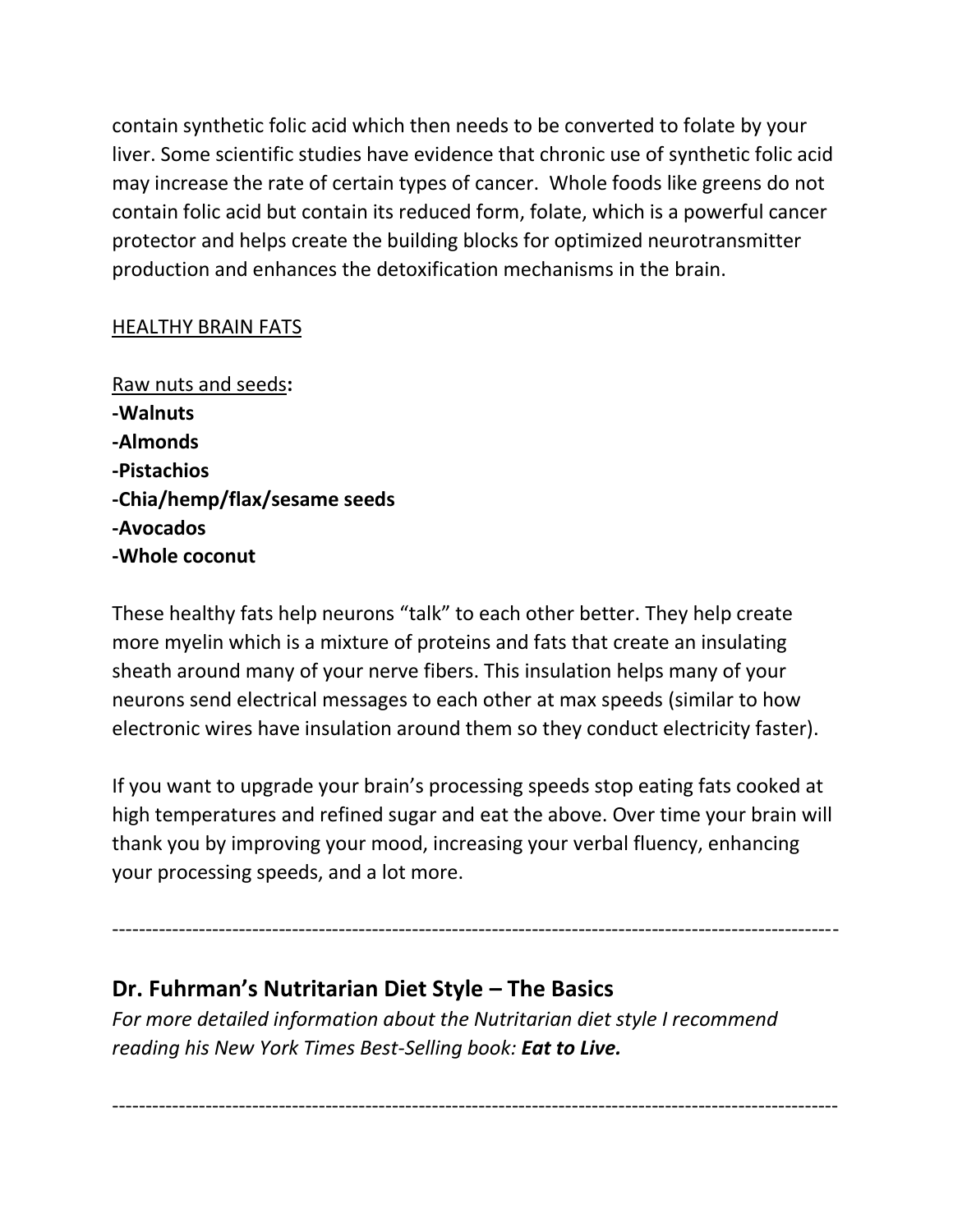# **Nutritarian Principles**

- **Health = Nutrients/Calories -** based on thousands of nutritional studies that demonstrate that increasing the micronutrient density of what you eat improves both your longevity and quality of life. The higher the nutrients per calorie a food contains the healthier it is (notable exceptions: healthy fats: nuts/seeds/avocado)
- **Know the Unlimited Foods** These are the foods you can eat as much as you want. Instead of having a cheat day, which many diet books advocate, (which can lead to problematic binge eating patterns) the unlimited food list allows you to eat big and improve your health at the same time.

### The unlimited foods:

-All raw vegetables

-Cooked or raw green vegetables

-Non-starchy veggies (bell peppers, eggplant, summer squash, zucchini, onion family and mushrooms)

-3 power fruits (berries, cherries, pomegranate seeds)

-Legumes (beans, lentils)

Eat as much as you want of the unlimited foods. They load your body with life giving nutrients, are low in calories, and fill you up. Always pair these foods with healthy fats which will increase nutrient absorption by up to 900% and help promote true hunger satisfaction.

- **Remember: G-BOMBS –** the healthy food groups (Greens/Beans/Onions/Mushrooms/Berries/Seeds)
- **No Calorie Counting** By eating the foods your body was designed to eat you will eventually regain your natural sensitivity and be guided back to your healthy body weight.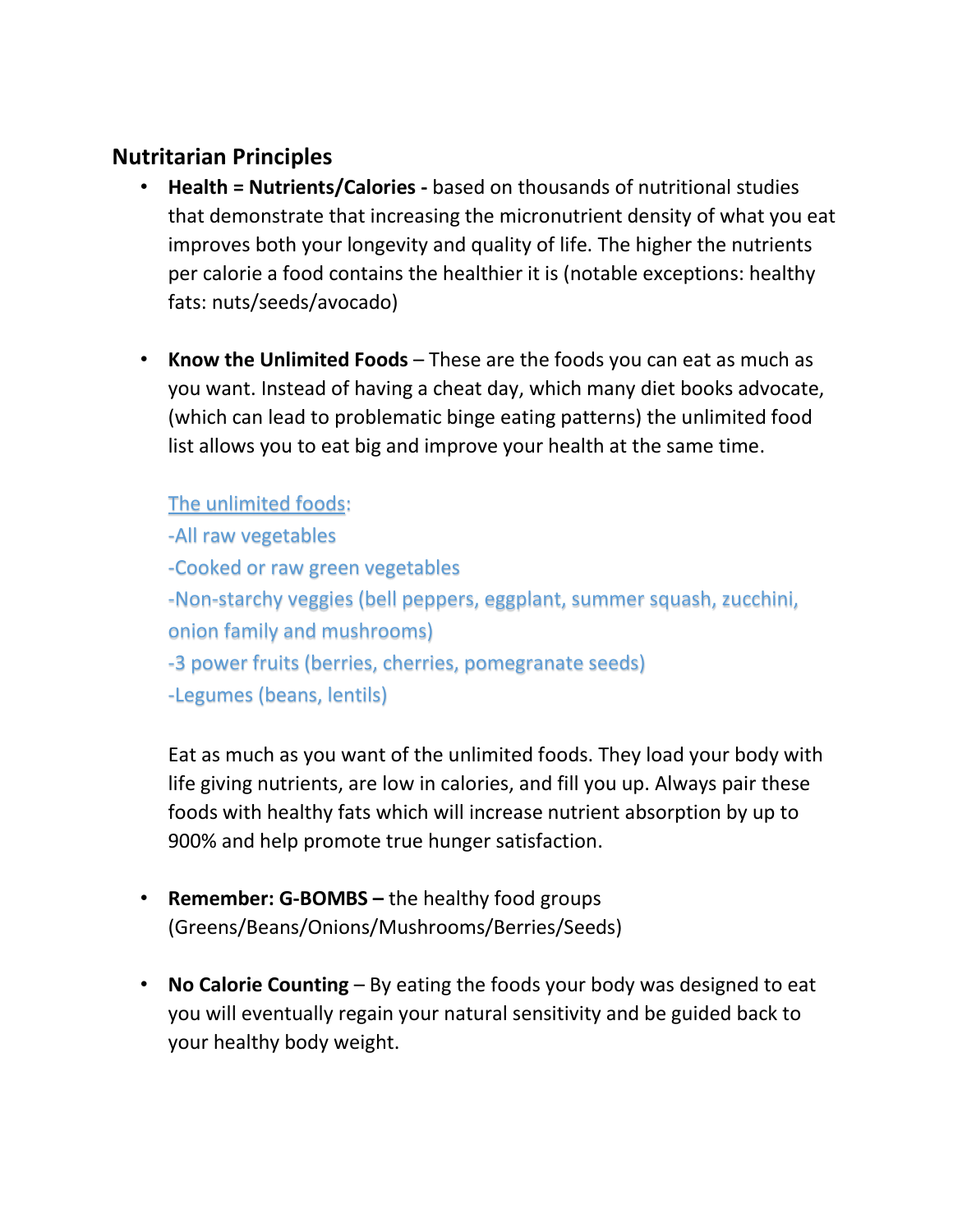• **Toxic Hunger** - Don't be fooled by Toxic Hunger symptoms.

*Toxic Hunger Symptoms*: Irritability Headaches Growling stomach **Dizziness**  Light-headedness Sudden fatigue

The symptoms listed above are not true hunger signals but symptoms of withdrawal from a toxic diet (unless you have diabetes, on certain drugs, or have one of a few relatively rare medical conditions).

If you have been eating toxic foods, the toxins in those foods are stored mainly in your fat cells. Around 3 hours after your last meal, your body will start to burn its fat more readily. When your body starts to burn more of its fat, it releases the toxins from the fat cells back into your blood stream and your neurons react to those toxins with the **toxic hunger** symptoms listed above.

- **True Hunger**: Once you are eating a clean diet consistently, you will begin to experience what true hunger feels like. True hunger comes on gradually. The bodily sensations of true hunger generally are felt in the chest and throat area and not the belly. When you are experiencing true hunger, your sense of smell and taste are increased dramatically which makes food taste incredible. True hunger is not uncomfortable, like toxic hunger, and after you eat you feel more energetic and ready to tackle the rest of your day.
- **Taste Bud Upgrade**: Scientific studies demonstrate that as you clean up your diet, your taste buds can regain their innate sensitivity to the natural flavors in whole minimally-processed foods. Your ability to taste the subtle flavors of food goes up significantly (concentrated sweets, salt, and artificial flavors numb and desensitize our taste buds). Studies show that it takes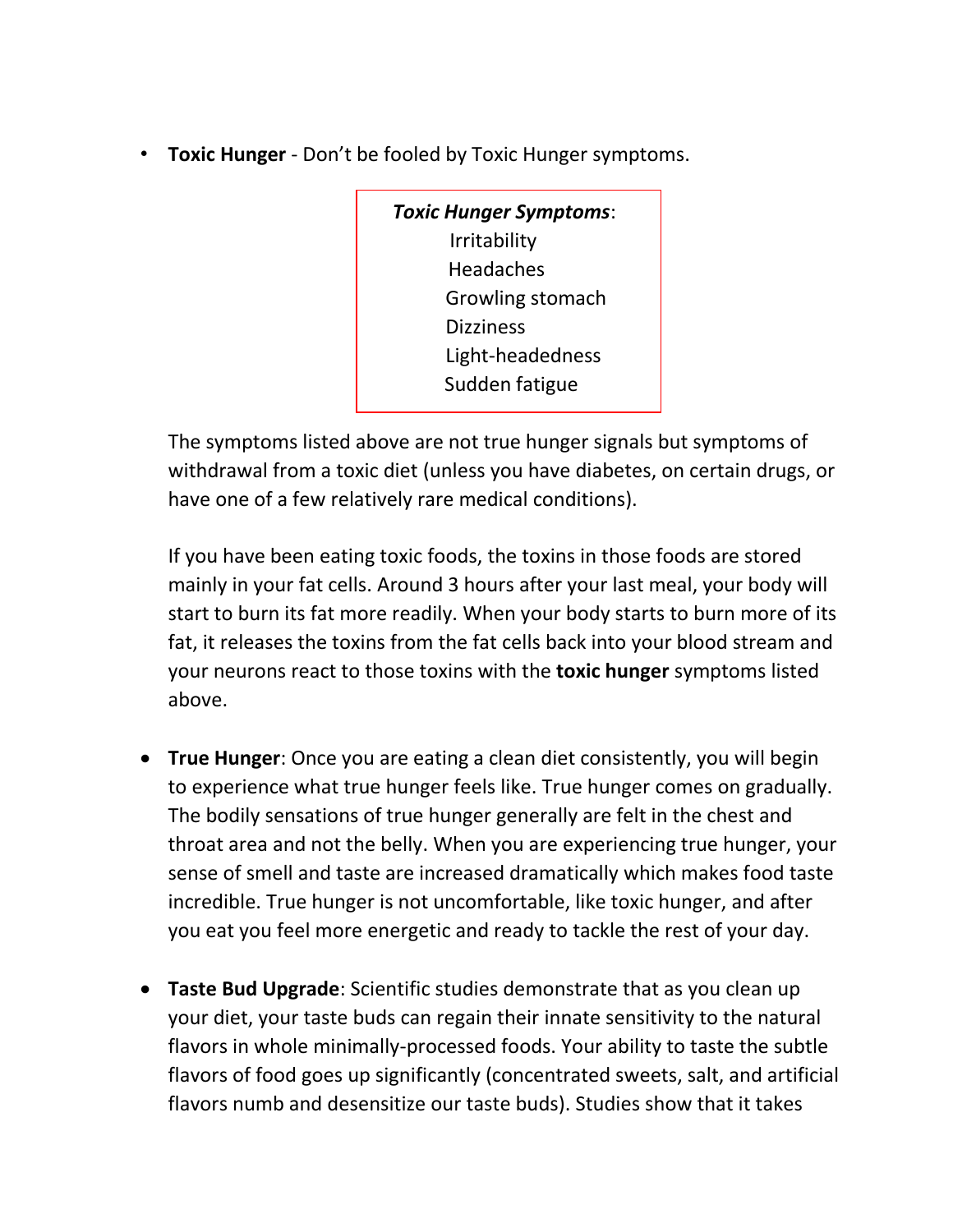about 6 weeks of clean eating to restore the natural sensitivity of your taste buds. Once this happens natural foods begin to taste amazing and toxic foods begin to taste off, chemical-like, or too strong.

Once your taste buds return to their natural state eating a nutritarian-based dietstyle becomes more pleasurable and satisfying. Your cravings towards processed food-drugs will also go down considerably and often are eliminated.

# **Additional Brain-Boosting Nutritional Strategies**

-------------------------------------------------------------------------------------------------------------

-------------------------------------------------------------------------------------------------------------

To help with gentle detoxification try not to eat within **2-3 hours** before going to bed. Our brains do most of their detoxification while sleeping and having less of our body's energies devoted to digestion while asleep will free up more energy towards detoxification and healing.

#### **Intermittent Fasting**

Studies show that intermittent digestive rest **12 hours or more** per day can increase BDNF (Brain Derived Neurotrophic Factor) which acts like brain fertilizer and helps neurons grow and connect with each other. This can be done by ending your last meal by 8pm and then start eating again after 8am. Alternatively, you can do your digestive resting from 9pm – 9am and so on.

Going to bed comfortably on little to no food improves sleep quality and many clients over time require less sleep and feel more refreshed in the morning.

-------------------------------------------------------------------------------------------------------------

# **The Brain-Boosting Diet Style Level 1 Prescription**

• Eat 1-2 servings of the 3 brain power fruit groups: berries (blueberries, strawberries, blackberries, raspberries, goji berries) cherries, pomegranate seeds (or 2oz of 100% juice) 6X a week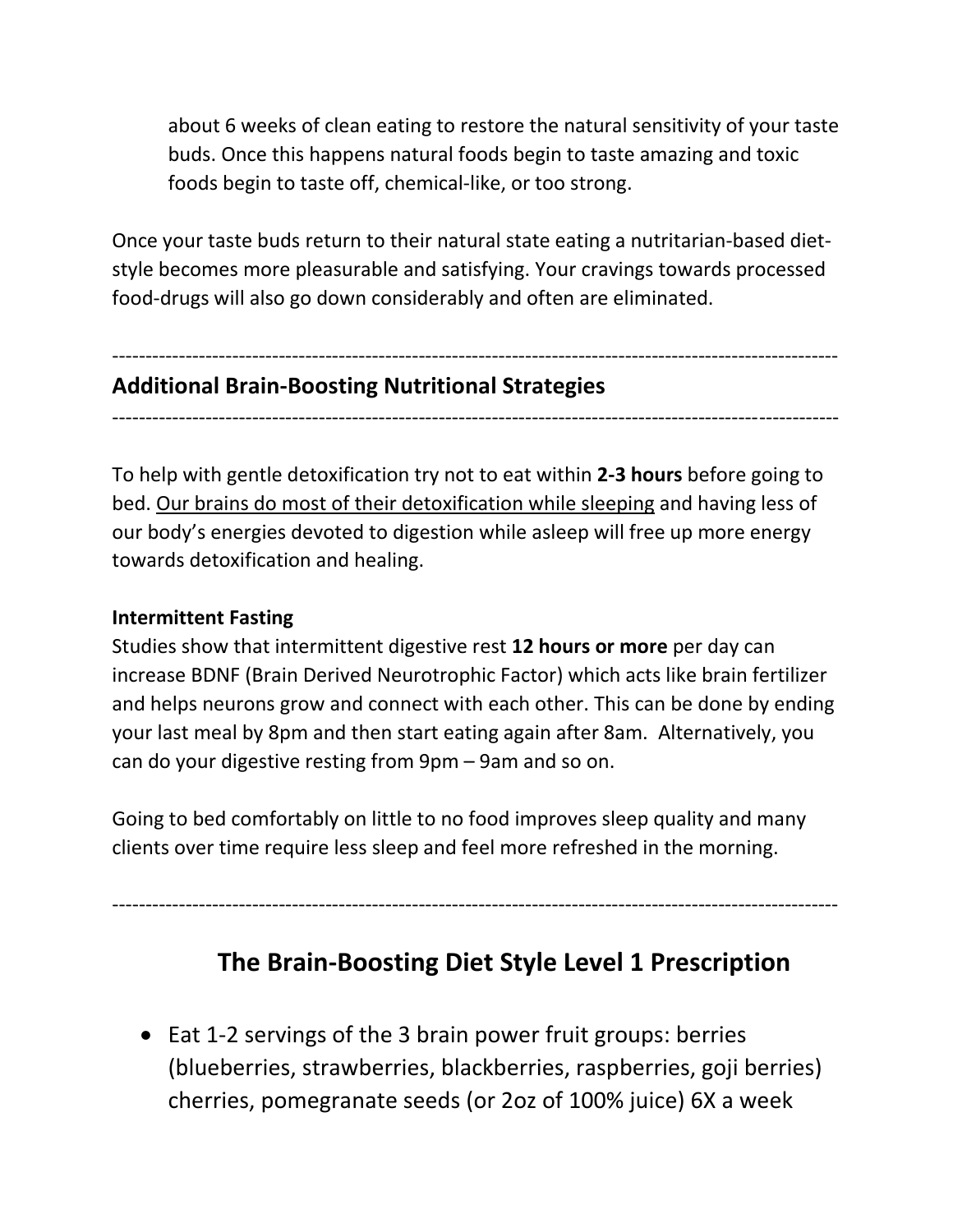- Eat 1 serving of green vegetables 6x a week
- Eat 1 serving of cruciferous vegetables 6x week
- Eat 1 serving of raw nuts/seeds/avocados 6x a week
- Eat  $\frac{1}{2}$  cup of beans and legumes 3x a week
- Drink 1 **Green Power Smoothie** 3x a week
- Reduce added sugar to less than 10 grams a day
- Reduce/avoid foods cooked with oil (including olive oil its benefits are destroyed when cooked)
- Do not drink your calories and avoid diet drinks
- Reduce/Eliminate foods with MSG (or its other forms like yeast extract), artificial flavorings, and colorings as these substances tend to make neurons more irritable

----------------------------------------------------------------------------

### **How Your Brain Will Thank You**

Eating healthy, over time, turbo charges your body and your brain:

-Your neurons will be able work at a higher level allowing you to function at your best

-Your memory will get stronger

-Your ability to talk (verbal fluency) and find those words that are on the tip of your tongue but just can't get to will be well within your reach.

-Your ability to handle stressful situations will improve and your emotions will be calmer and less irritable.

-Overall you will feel better and perform better and have a higher quality life.

# **Food Preparation and Cooking Strategies**

**-------------------------------------------------------------------------------------------------------------**

**-------------------------------------------------------------------------------------------------------------**

**Helpful Cooking Tips and Strategies**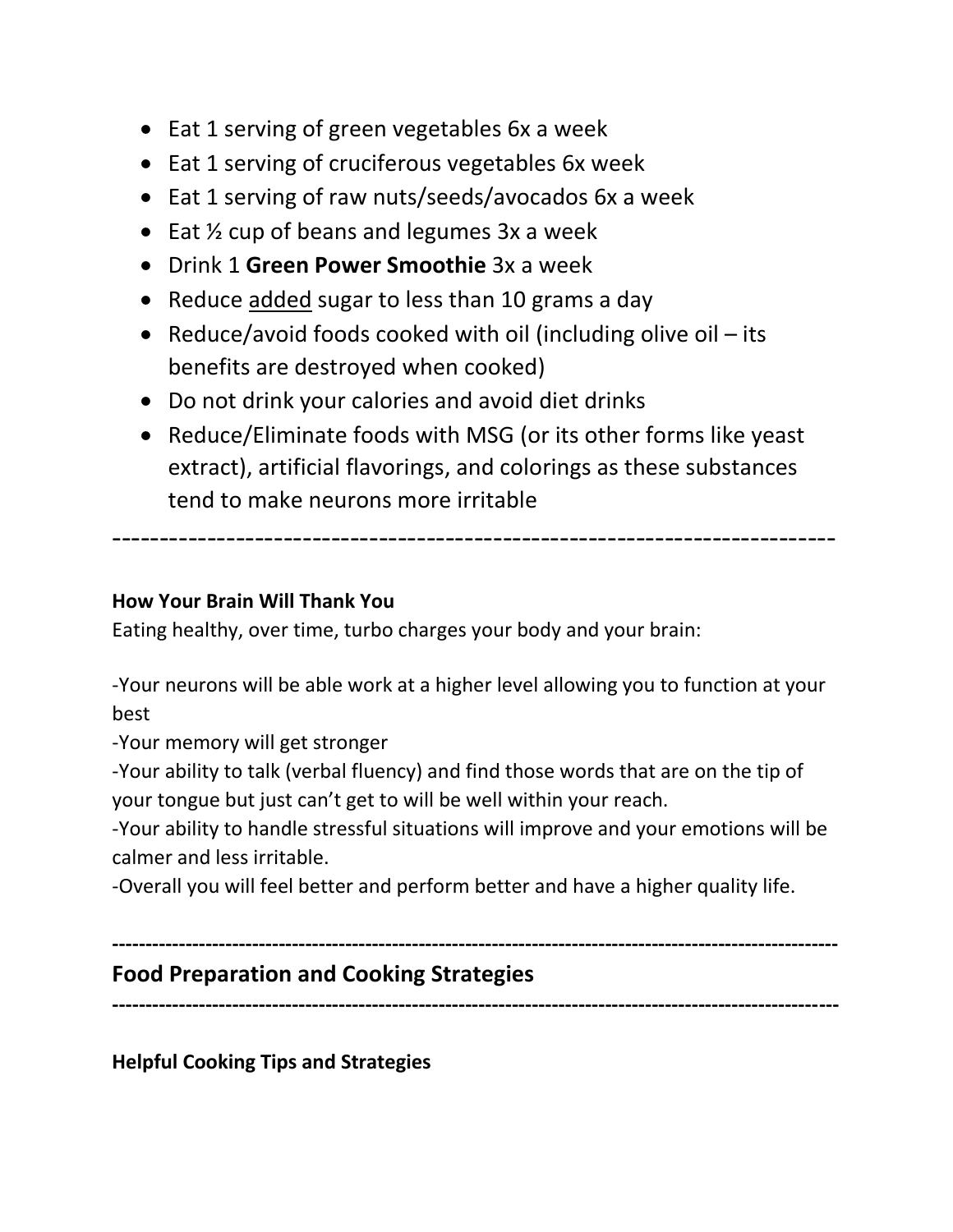For lunches and dinners make large salads, stews, and soups that can be put into glass storage containers that you can have over several days to reduce the # of days that you prepare food.

For example**,** I generally cook a big dinner on Sunday that I use for dinner on Monday and Tuesday. I will purchase dinner on Weds and then cook again on Thursday to cover Friday and perhaps Saturday unless going out to dinner that night.

I will sometimes make quick salads/green-power smoothies and soups for lunch. If you are in a big hurry you can purchase some finger veggies like baby bok choy, bell peppers, carrots, and or finger fruits like apples, pears, kiwi, oranges, and then bag some raw nuts and seeds for the healthy fat.

I generally eat at a healthy convenient restaurant like Chipotle once a week and get double beans, double mild salsa, and guacamole and skip the cheese and sour cream. Pre-made soups like Imagine's Super Greens and Super Red Creamy soups can be heated up and put into a thermos for other quick meals with a small handful of raw nuts or seeds

[\(https://express.google.com/u/0/product/12508130238702741711\\_1438069095](https://express.google.com/u/0/product/12508130238702741711_14380690956122254584_9359450?mall=Rockies3&directCheckout=1&utm_source=google_shopping&utm_medium=product_ads&utm_campaign=gsx&dclid=CLS-6e688tgCFYeTZAodXrkIGw) [6122254584\\_9359450?mall=Rockies3&directCheckout=1&utm\\_source=google\\_s](https://express.google.com/u/0/product/12508130238702741711_14380690956122254584_9359450?mall=Rockies3&directCheckout=1&utm_source=google_shopping&utm_medium=product_ads&utm_campaign=gsx&dclid=CLS-6e688tgCFYeTZAodXrkIGw) [hopping&utm\\_medium=product\\_ads&utm\\_campaign=gsx&dclid=CLS-](https://express.google.com/u/0/product/12508130238702741711_14380690956122254584_9359450?mall=Rockies3&directCheckout=1&utm_source=google_shopping&utm_medium=product_ads&utm_campaign=gsx&dclid=CLS-6e688tgCFYeTZAodXrkIGw)[6e688tgCFYeTZAodXrkIGw\)](https://express.google.com/u/0/product/12508130238702741711_14380690956122254584_9359450?mall=Rockies3&directCheckout=1&utm_source=google_shopping&utm_medium=product_ads&utm_campaign=gsx&dclid=CLS-6e688tgCFYeTZAodXrkIGw)

## **Shift Away from Cooking Foods in Fat**

It's better to cook your food in water-based solutions such as broths or unsweetened unflavored nut milks and then add the nuts, seeds, avocado or a small amount of real unrefined extra virgin olive oil once the oven burner is turned off. Nuts and seeds can be made into butters and used as the fat source in salad dressings and sauces. Avocados can be mashed or blended into a dish to add a creamy final touch to dishes.

**Tip:** Always eat your fats with other vegetables and fruits never by themselves. For example, when you eat nuts/seeds take a portion out (the size of the palm of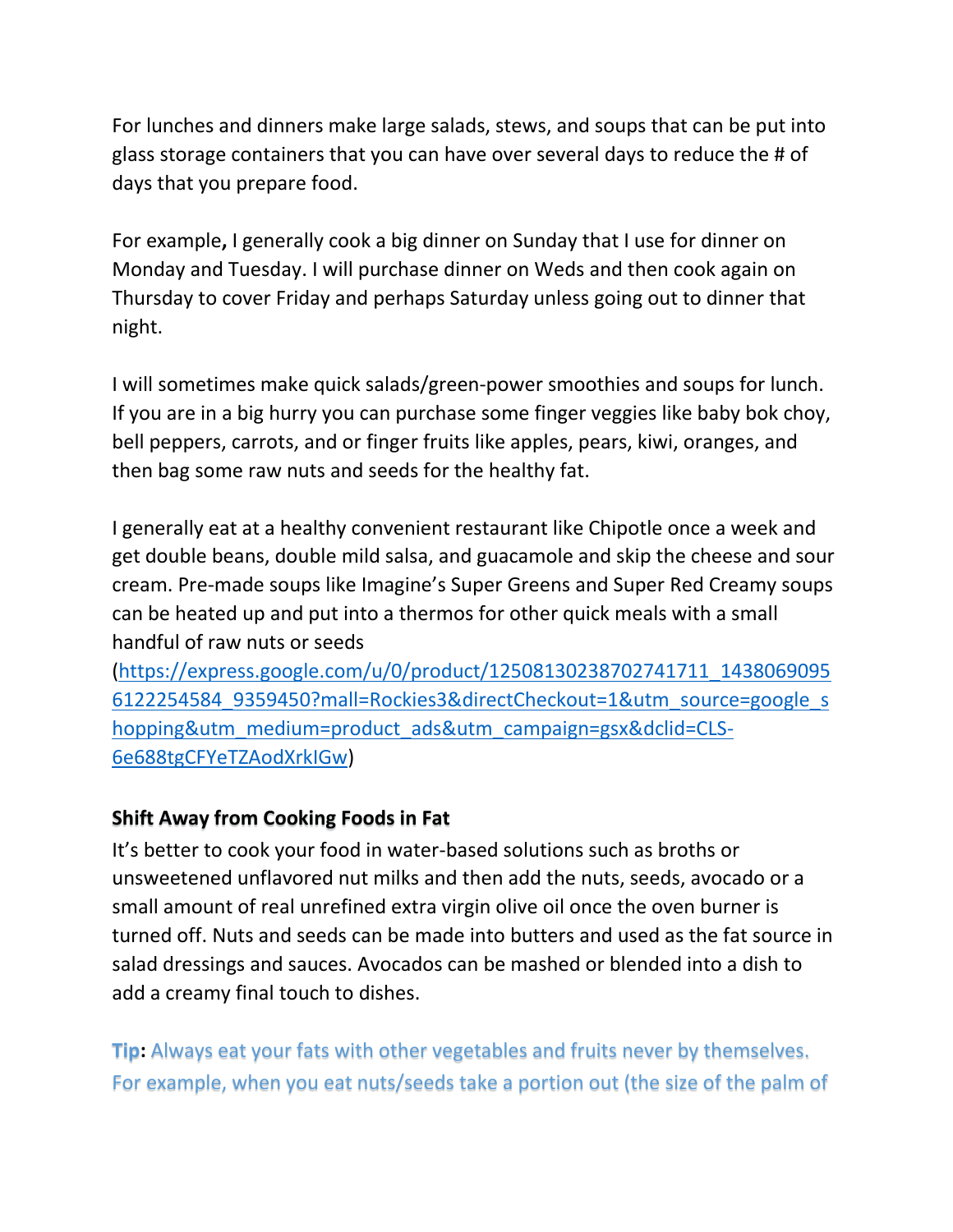your hand) and put them in oatmeal, fruit and vegetable salads, or any meal that you eat. You can use nut butters and mashed avocadoes to thicken sauces to give them more richness and body.

#### **Always use Raw Nuts and Seeds**

Store bought roasted nuts/seeds generally contain oxidized fats which can be harmful for your brain. If you want roasted nuts and seeds, you can do so over low temperature either in your oven or in a non-stick pan over low-heat on the stove. I recommend eating them within 2-3 days after roasting them to minimize oxidation.

#### **Quick Sauces**

One of my personal favorite quick sauces is to add mashed avocados into tomato sauce once the burner is turned off for a delicious creamy tomato sauce. Cook veggies in different broths (organic chicken, vegetable, beef) about ¼ to ½ inch around the pan and let reduce and add nut butters (almond, cashew, pecan) or stir in powdered nuts (almonds, walnuts, sesame seeds, pecans…) that you put into a coffee grinder:

[https://www.amazon.com/KRUPS-Electric-Grinder-Stainless-3-](https://www.amazon.com/KRUPS-Electric-Grinder-Stainless-3-Ounce/dp/B00004SPEU/ref=sr_1_5?s=kitchen&ie=UTF8&qid=1516867109&sr=1-5&keywords=coffee+grinder) [Ounce/dp/B00004SPEU/ref=sr\\_1\\_5?s=kitchen&ie=UTF8&qid=1516867109&sr=1-](https://www.amazon.com/KRUPS-Electric-Grinder-Stainless-3-Ounce/dp/B00004SPEU/ref=sr_1_5?s=kitchen&ie=UTF8&qid=1516867109&sr=1-5&keywords=coffee+grinder) [5&keywords=coffee+grinder](https://www.amazon.com/KRUPS-Electric-Grinder-Stainless-3-Ounce/dp/B00004SPEU/ref=sr_1_5?s=kitchen&ie=UTF8&qid=1516867109&sr=1-5&keywords=coffee+grinder) )

You can also add healthy dips, hummus, and salsa to create interesting sauces that taste great.

#### **Quick Veggie Dips and Dressings**

Unsweetened salsas, low oil hummus like Cedar's Garlic Hummus and Trader Joe's Eggplant Hummus are quick veggie dips for when you don't have time to make your own. Thin them out with some unsweetened unflavored (do not use vanilla flavor) nut milks to thin out the hummus and turn it into a quick salad dressing.

#### **Use More Herbs and Citrus**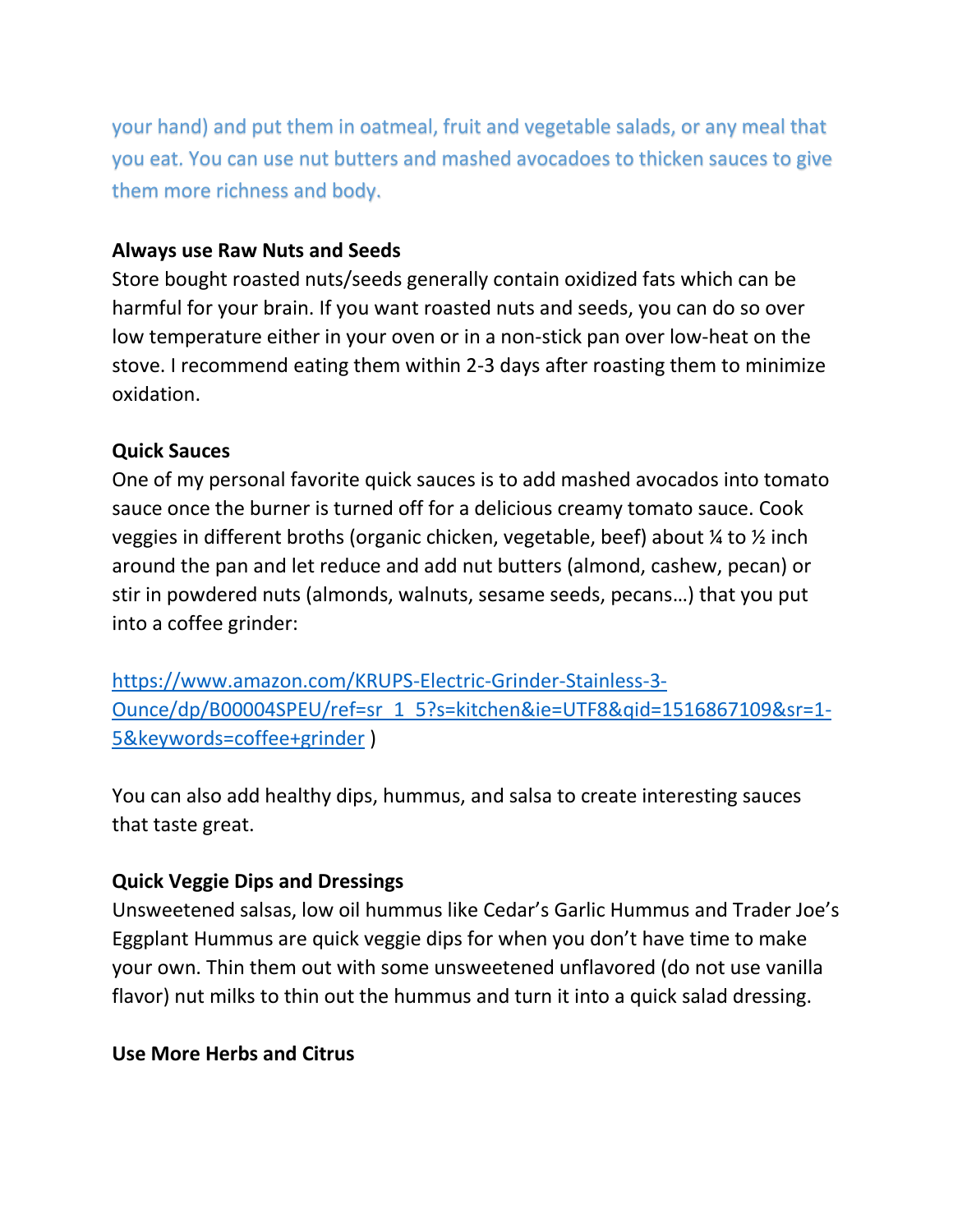Explore different herbs both fresh and dried and use more lemon and lime juice to give your dishes a pop of vibrant flavor without using chemical flavor enhancers used by many processed-food manufacturers known to promote overeating and irritate nerves.

**Experiment with Fresh Herbs**: parsley, cilantro, scallions, fresh mint and basil.

**Experiment with Dried Herbs**: thyme, rosemary, oregano and freeze-dried garlic and red onion (example: Littlehouse Freeze-Dried Garlic and Red Onion).

In general, use fresh herbs at the end of the cooking process once the heat is turned off and use dried herbs in the beginning of the cooking process. Herbs have special brain-enhancing phytochemicals called polyphenols shown in scientific studies to enhance brain function on multiple levels.

**Note**: The more natural unprocessed-foods you eat; the stronger your brain will become, the stronger you will feel, and a new sense of vitality will begin to emerge.

## **Remember that your taste buds will change**

Your taste buds will change over time (generally 6 weeks of clean eating) and natural foods will begin to taste better and better the more you eat them. The artificially sweetened foods filled with sugar will eventually taste sickeningly sweet and oily foods will taste greasy and heavy.

# **2 Recipes To Help Get you Started**

# **1) Berry Brain-Boosting Breakfast**

Eat breakfast at roughly the same time each day. Here is the basic formula:

 $-\frac{1}{4}$ -1/2 cup of oats -1 cup of berries/cherries/pomegranate seeds, -palmful of raw nuts/seeds (walnuts/almonds/flax seeds/hemp seeds/chia seeds)

-non-dairy unsweetened milk (almond/coconut/rice/cashew/soy)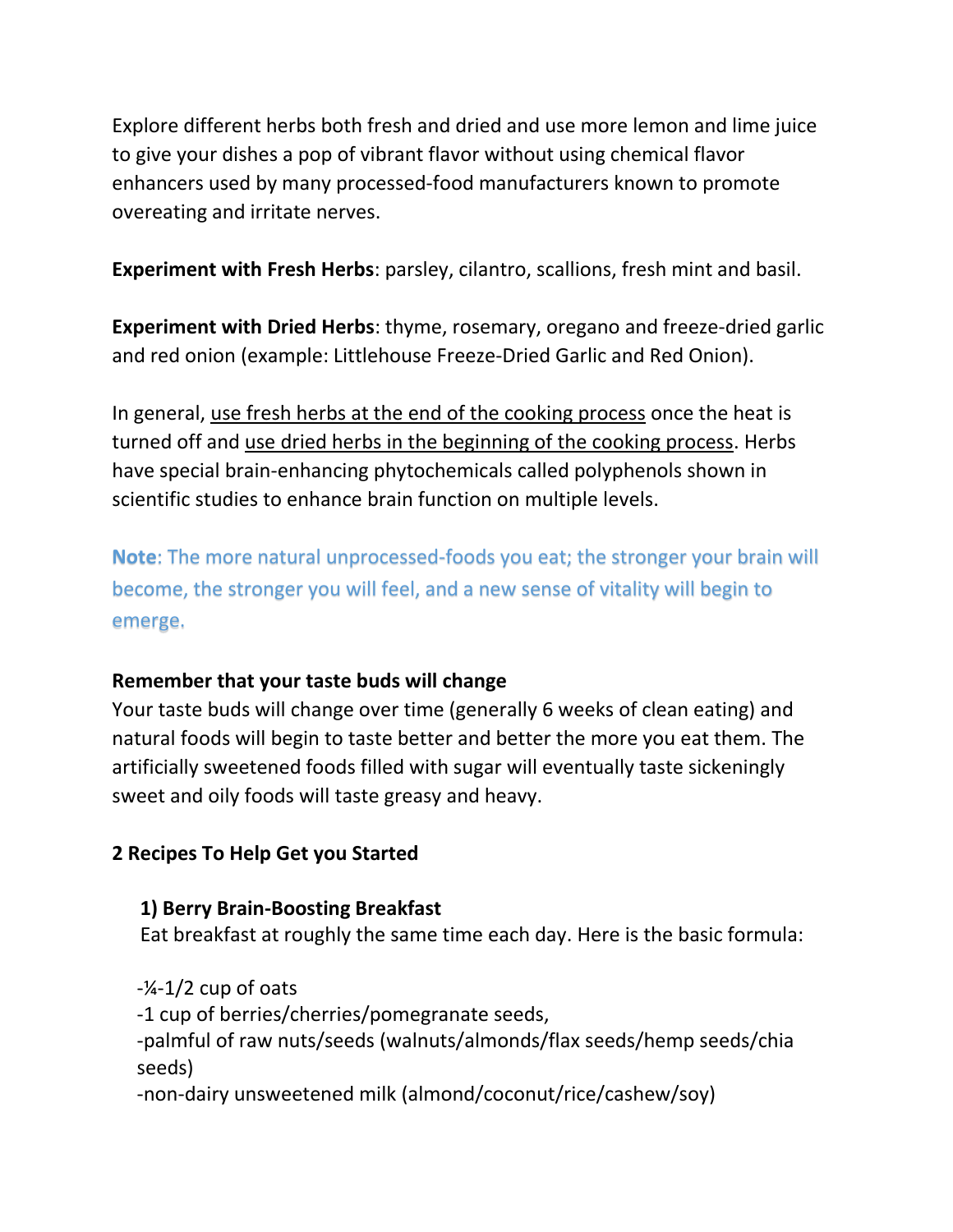-Eat 5X/6X a week.

Besides oats you can use different bases:

-Quinoa

-2-3 tablespoons of chia seeds that you bloom with warm water

-Unsweetened shredded coconut (available at Trader Joe's or Amazon.com) -Avocado

You can mix and match the bases or eat the fruit with only nuts/seeds. If you are in a rush in the morning, you can put the oats/fruit/healthy fat together in a bowl, add the nutmilk and keep it in the fridge overnight. The oats will soften overnight and can be eaten without cooking (works best with rolled oats).

# **2) Green Power Smoothie**

Potent nutrient powerhouse - better than any supplement. One of the few recipes where many people feel better after having it once.

-5 oz of spring mix or other baby greens like power greens

-1/2 avocado

 -Berries/cherries + sweeter fruit to taste (banana, pineapple, dates, etc.) -Non-dairy unsweetened milk add as much as you want to achieve the desired thickness of the drink

-Drink 4x a week

**--------------------------------------------------------------------------------------------------------**

**Brain-Boosting Diet Style – Psychological Strategies**

**--------------------------------------------------------------------------------------------------------**

## **Make this transition a learning experience**

It is quite common to go back and eat unhealthy processed foods from time to time. Particularly during times of increased stress, times of increased anger or sadness, and days when we don't sleep well.

Don't beat yourself up, we all do this from time to time. If you have a lapse and ate something that you didn't want to eat at a time when you were vulnerable,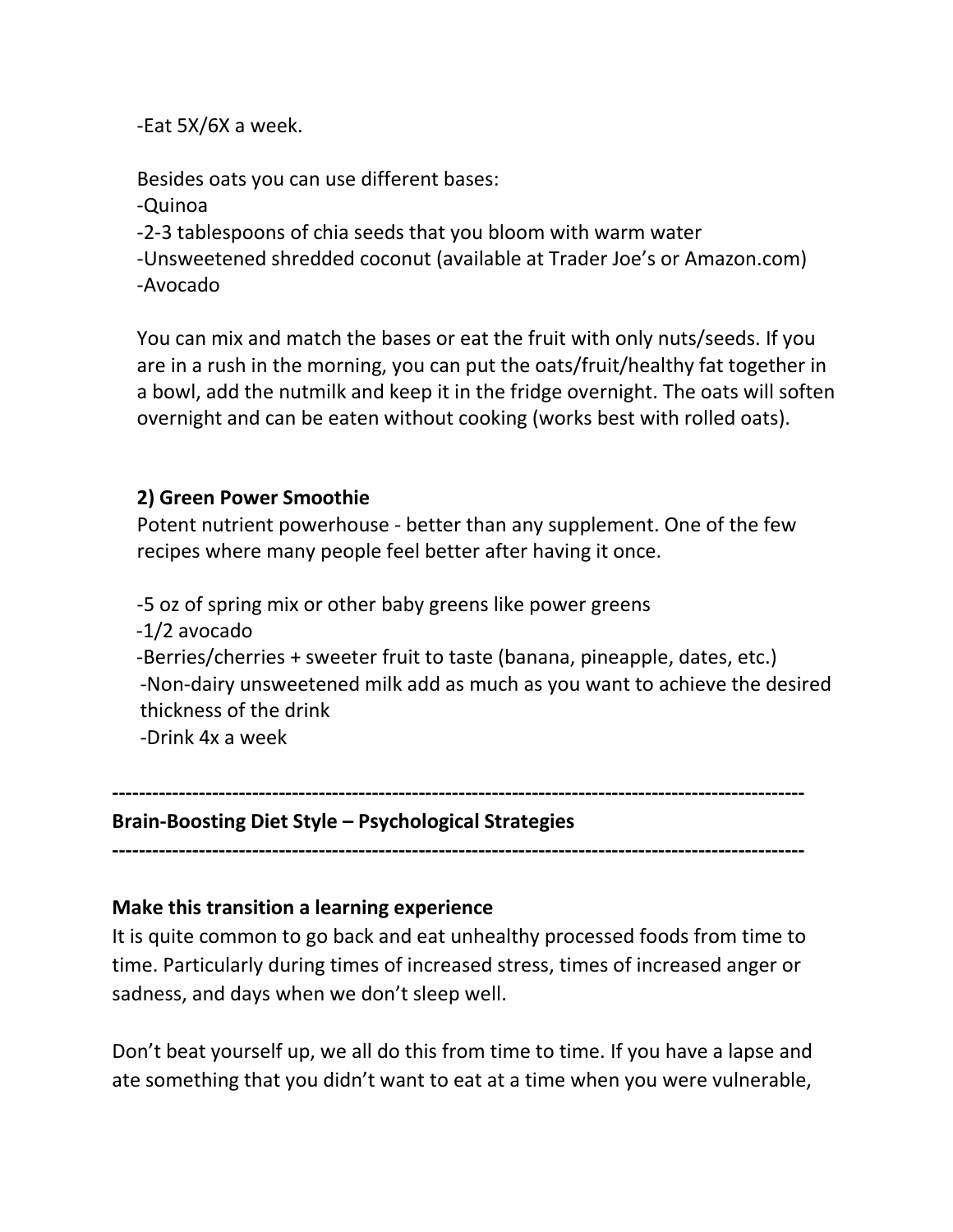learn from the experience. Note the factors that increased your vulnerability and susceptibility to food cravings. Keep a journal and come up with ways to optimize your environment to support your new diet-style.

### **The Inner Critic and the Blame Game**

Those who are successful in transforming their eating habits use the times when they eat in an unhealthy manner by learning more about their common triggers (i.e. lack of sleep, increased stress, anger, sadness, loneliness) and the types of environments that lead to unhealthy eating. Over time they figure out ways to optimize their environment and not fall prey to their triggers. Importantly, they learn not to listen to their inner critic that may try to make them feel badly and guilty when they have a lapse.

Scientific studies show that the people who experience the most guilt when trying to change their diet-style are the ones who are most likely to quit. Guilt does not keep us in-line, it generally sabotages our efforts to make effective long-lasting change.

Beating yourself up weakens your willpower and lowers your confidence to take on the challenge of learning to eat healthy in a world loaded with booby-traps to seduce you into eating unhealthy foods. You will cheat from time to time. We all do. In order to succeed, don't let your inner-critic get the upper hand. Learn to cultivate your inner wise and kind voice and let it guide you instead.

People who successfully change their diet-style realize that the inner critic will pop up from time to time, but they soon discover how unhelpful listening to the inner critic is and journal about their lapses. By doing so, they begin to understand which types of patterns trigger them to eat in ways that are not in service to their mind and bodies and learn how to make the appropriate adjustments to decrease the chances of them eating in a detrimental way. Over time they recognize that playing the blame game is an unwinnable double bind that always ends up with them on the losing end.

#### **Sleep and Appetite**